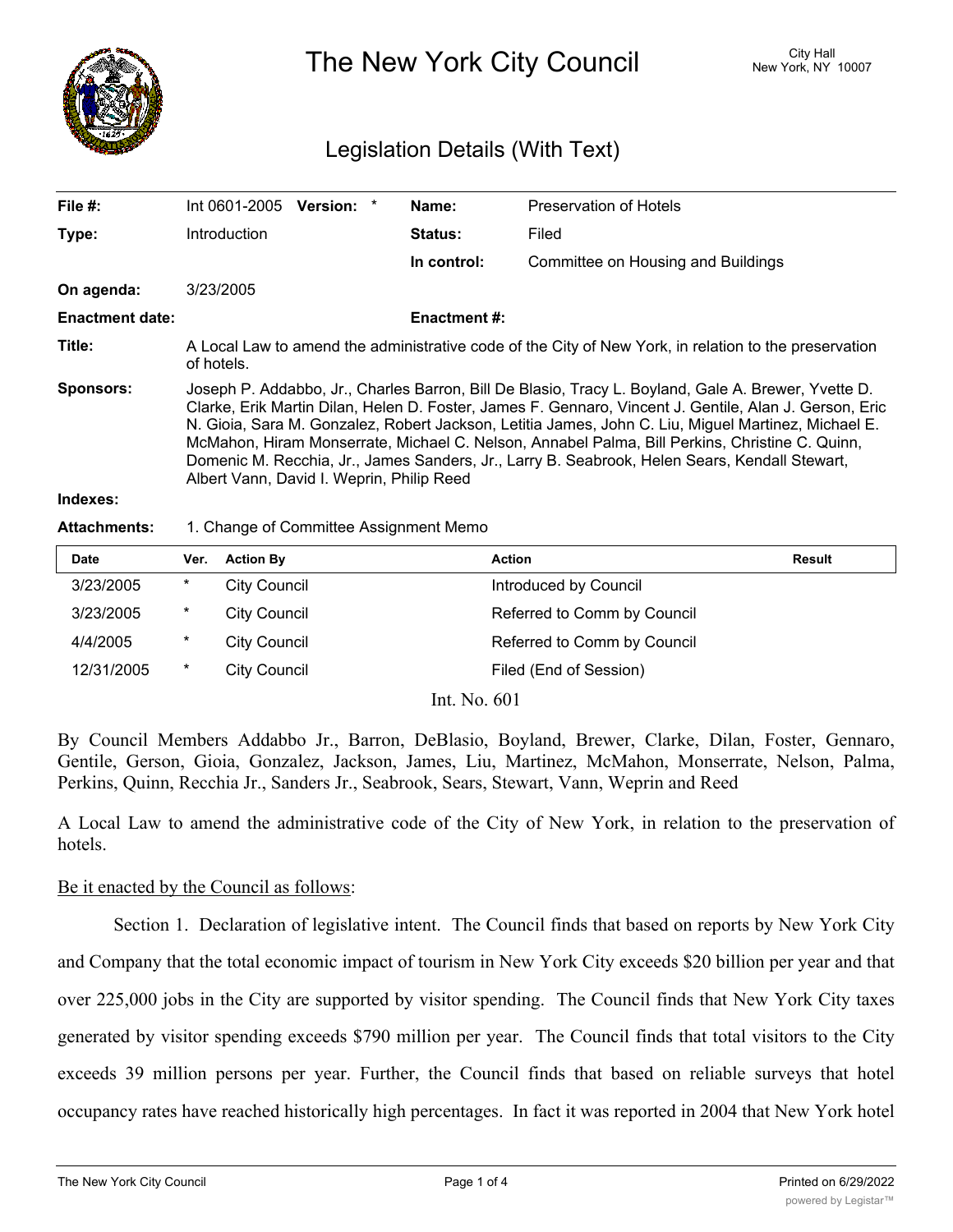occupancy rates reached 100% on more than 200 nights. The Council finds that there has been a long term trend of reduction of total hotel rooms in the City due to residential conversions and conversions to office space. Recent trends in the real estate industry have caused an accelerated trend in the conversions of hotels to condominiums or cooperative apartments, thereby removing availability of the rooms in said hotels from the increasing numbers of visitors. In fact industry sources have indicated that there may be more than 15 major hotels including one of New York's flagship landmark hotels, the Plaza Hotel, poised to close their rooms to tourists in favor of converting to condominiums or cooperative apartments.

The Council recognizes that disregard for the unavailability of hotel rooms will have severely negative fiscal impact on the City's finances. Tourism will suffer and employment will be lost. In addition the development of hotels into residential properties tends to delay the planned development of affordable housing in diverse parts of the City due to the concentration of development in other parts of the City. Thus, the Council hereby declares that it is imperative that steps be taken to preserve the existing hotel stock within the City.

§2. Section 26-701 of the administrative code of the city of New York is amended to read as follows:

§26-701 Application. The provisions of this chapter shall apply to conversions from rental to cooperative or condominium status of a building or a group of buildings or a development for which a plan must be filed with the state department of law pursuant to section three hundred fifty-two-eeee of the general business law and the conversion of any hotel space to cooperative or condominium status or changes of certain uses of hotel space.

§3. Section 26-702 of the administrative code of the city of New York is amended by adding thereto new subdivisions e through i, to read as follows:

e. "Hotel" shall mean (i) a hotel, as such term is defined in the housing maintenance code; (ii) any structure or part thereof containing living or sleeping accommodations which is used or intended to be used for transient occupancy; (iii) any apartment hotel or transient hotel as defined in the Zoning Resolution; or (iv) any structure or part thereof which is used to provide short term rentals or owned or leased by an entity engaged in the business of providing short term rentals. For purposes of this subdivision, a lease, sublease, license or any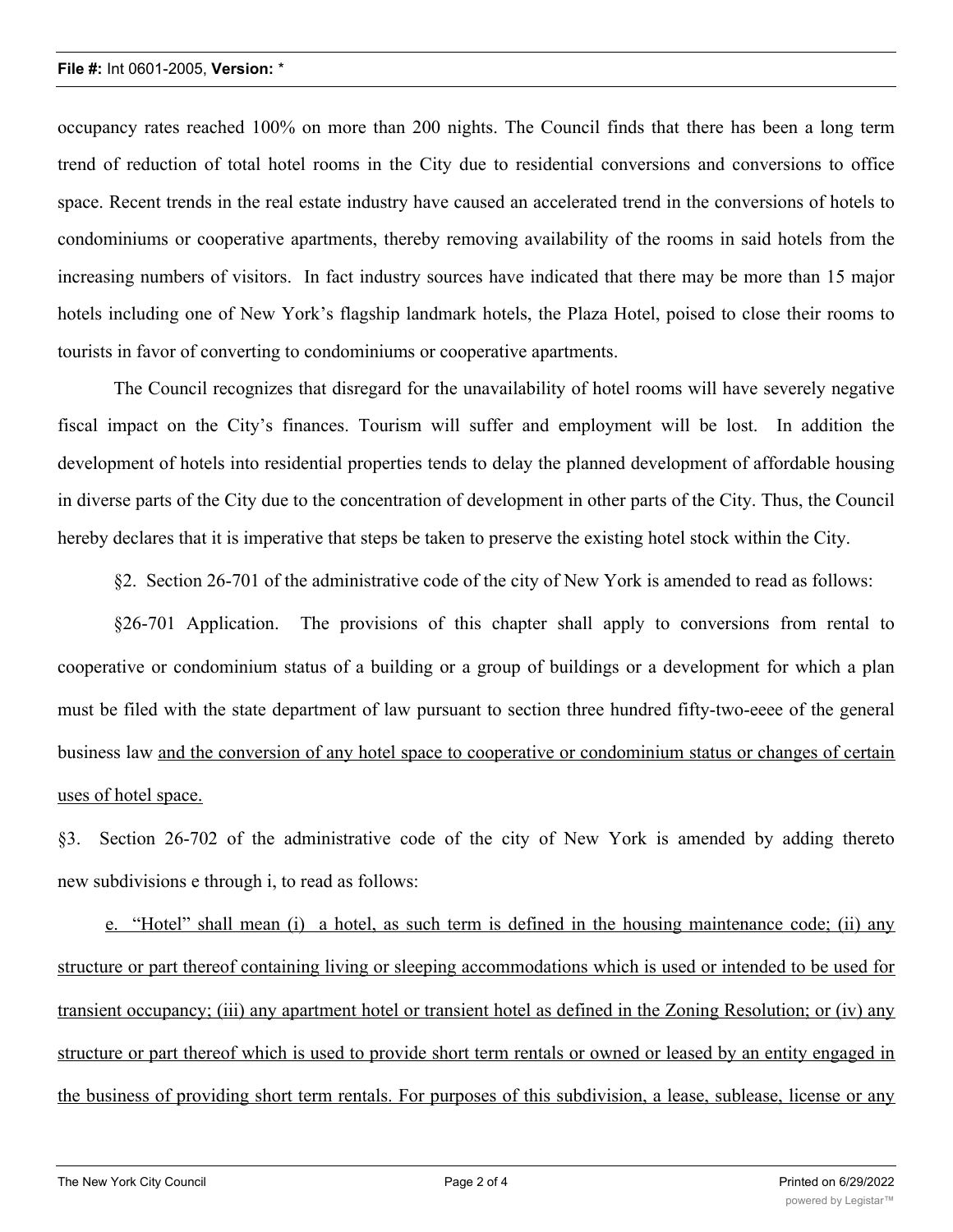## **File #:** Int 0601-2005, **Version:** \*

other form of rental agreement for a period of less than six months shall be deemed to be a short term rental.

f. "Owner" as used in §26-708 of this chapter shall mean the person or entity having the legal right to establish a cooperative or condominium form of ownership with respect to a hotel space.

g. "Hotel space" shall mean any and all space within a hotel on or after January 1, 2005 including , but not limited to, accessory hotel space.

h. "Accessory hotel space" shall mean space designed to be, or used in a manner, that is accessory to a hotel, including, but not limited to, retail space, lobby areas, reception areas, administrative offices, storage areas, laundries, food and beverage facilities and banquet and conference facilities.

i. "Primary hotel space" shall mean all hotel space other than accessory hotel space.

§4. Chapter 7 of title 26 of the administrative code of the city of New York is amended by renumbering section 26-708 as section 26-709 and by adding a new section 26-708 to read as follows:

§ 26-708 a. No hotel space shall be used for any non-hotel residential use or non-hotel office use, except that nothing in this section shall preclude conversion of hotel space to a cooperative or condominium form of ownership provided that all of the hotel space within such hotel shall constitute a single cooperative hotel space unit or single hotel space condominium unit which hotel space unit may not thereafter be subdivided except in accordance with subdivisions b or c of this section.

b. If an owner elects to convert hotel space to a cooperative or condominium form of ownership, such owner may also elect to utilize for any lawful purpose including, but not limited to, non-hotel residential use and office use, up to, but not exceeding, twenty percent of the square footage of the primary hotel space in such hotel, to be known as "new use space". Such new use space may be converted into one or more cooperative or condominium units. If such owner elects to create new use space, such election shall also constitute an election to create a single cooperative unit or a single condominium unit, to be known as the "final hotel unit", for the balance of such hotel space. Such final hotel unit shall not thereafter be subdivided and shall not thereafter be used for any purpose or use other than as a hotel, including accessory hotel space. The new use space may be